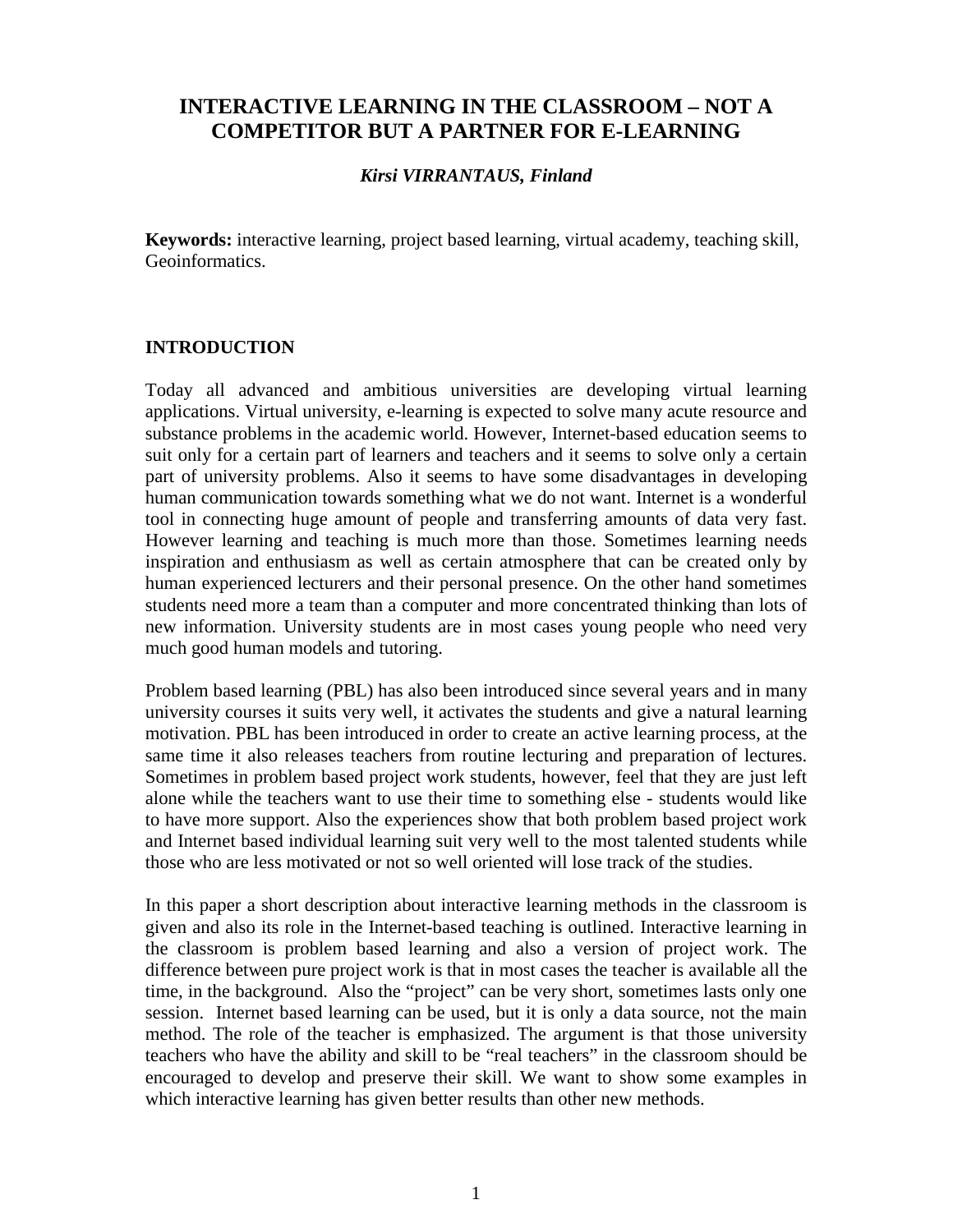# **PROBLEMS IN VIRTUAL ACADEMY EDUCATION**

There are certain general problems in university education today that most universities have tried to solve by Internet-based learning. Virtual academy is the popular name for "an university which is based on information network". Haggrén and Munk Sörensen gave a good overview about virtual academy (Haggren, Munk Sörensen, 2000) in their Prague FIG Working Week presentation. In the following text there are some main points from this article:

- Efficiency is seen maybe the biggest advantage of virtual academy, students do not need to travel to the university and they can also reach courses given by foreign universities – all universities do not have to create education on some special topics.
- Virtual academy covers not only education but also research and administration.
- Virtual academy in most cases is understood to be global but it can also serve local needs like communication between students and teachers (e-mail, virtual office hours) and practical activities (management of exercises).

Maybe the first thing coming to mind when virtual academy is mentioned is, however, lectures and lecture materials in the Internet. The reason for this is that one of the biggest and most acute problems in universities is the lack of resources: not only lack of money but also lack of skilled people and good learning materials. Especially in new IT –based fields like Geoinformatics and Remote Sensing where both learning materials and skilled teachers are missing it seems to be a attracting idea to use learning modules in the Internet. The problems lies only in the production of those materials, it is extremely time and money consuming. By combining expertise and by networking between universities also in the material production good curricula can be provided. Haggrén and Munk Sörensen mention New Brunswick as an example. In Finland we have started with a Virtual Academy on Geoinformatics – project, where four universities (Helsinki University of Technology and Departments of Geography at Helsinki, Turku and Oulu Universities) co-operate. Of course there are also a lot of individual units which have provided materials and courses on their own topic as well as organized their teaching and learning completely in Internet. Our own example comes from The Institute of Photogrammetry and Remote Sensing (http://foto.hut.fi).

There are good examples of very good GIS-curriculum modules in the Internet. However some problems remain from the users side – and they are: the problem of language and culture, the problem of quality and the problem of learning process itself. In the following chapters these problems are dealt with in more detail.

#### **The problems of language and culture**

All people do not speak English. However, most learning materials in the Internet are in English. On the other hand, it is not economical to develop learning applications for small groups. Language is a minor problem also for those students who have fluent English but who are not native speakers. Learning in your second language is not as easy anyway and if the student only learns for example all terminology and definitions in English it is difficult to build strong conceptual structures and mental models in the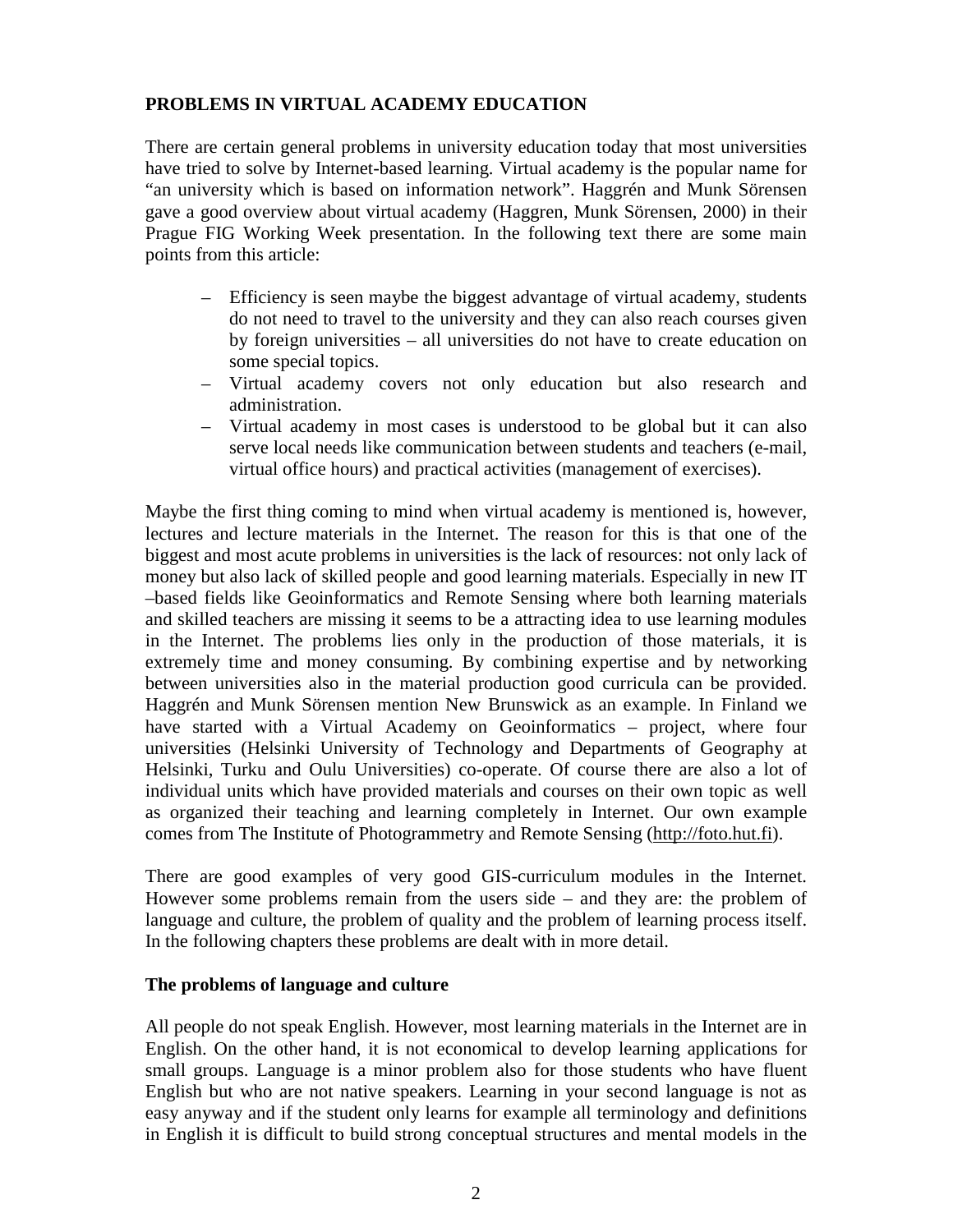mind. The language problem can also exist in the interactive learning in the classroom, but further in this article we show how the problem can be managed there.

Another problem is the problem with culture, both in professional and private lives. Let us take an example first on the professional side. In surveyors´ curricula there are some topics like Real Estate Law that varies a lot in different countries – in these cases there is almost no sense to produce an Internet-based learning application for global use. Another example is on the private side of human life and deals with culture: in different countries there are also different learning cultures, the role between the teacher and students is not the same everywhere. It might be confusing for a student from a conservative and very respecting culture to use an application made in a "free-and-easy" way. For example, in many countries students must address teachers very formally – and vice versa. On the other hand for example in Scandinavia students may quite often call their teachers by the first name.

### **Quality of learning materials**

Especially in the new IT –based subjects in surveyors´ curricula, like Geoinformatics , there is a lack of acceptable scientifically based learning materials. There are a lot of books on GIS as well as a lot of learning modules in Internet, too, but not very many are acceptable at all. University education should always be based on scientific theory and approach and in the new subjects there is not yet such a basis. If Geoinformatics is taken as an example here we can see that standards of terminology and data models is just developed. But standards and basic terminology is not enough. The complete approach must be generated and that is at the moment "under construction". My opinion is that we should be very careful in publishing learning materials that have not a solid theoretical basis. In the surveyors´ curricula there are a lot of fields like Geodesy and Photogrammetry that do have tradition and fixed theoretical basis – and those fields do not have this problem which we are dealing with in Geoinformatics.

#### **PROBLEMS IN PROBLEM BASED LEARNING**

What is learning? In this paper, which is more a manifest than a scientific article, I will not make many references to literature. However, we all know that there is a lot of recent research about the learning process. Problem based learning is one new approach which supports the new understanding of learning. Stig Enemark has given many presentations in FIG conferences and seminars on PBL and he have also a lot of practical experiences on PBL in Aalborg. He defines PBL as an alternative to traditional subject based education in which "traditional taught courses assisted by actual practice are replaced by project work assisted by courses" (Enemark, 2000). The method of PBL according to Enemark is "learning by doing" or "action learning" and the goal of it is "broad understanding of interrelationships and the ability to deal with new and unknown problems". As it was mentioned before, talented and mentally mature students will make better results in this learning method than in the traditional, passive lecture listening way. However, all results in PBL are not as good. Sometimes students complain that they have to use plenty of time just in searching source materials and selecting the suitable and best ones. They feels that the teachers have just skipped their responsibilities – some might ask why universities then exist if students can learn just by doing without teachers.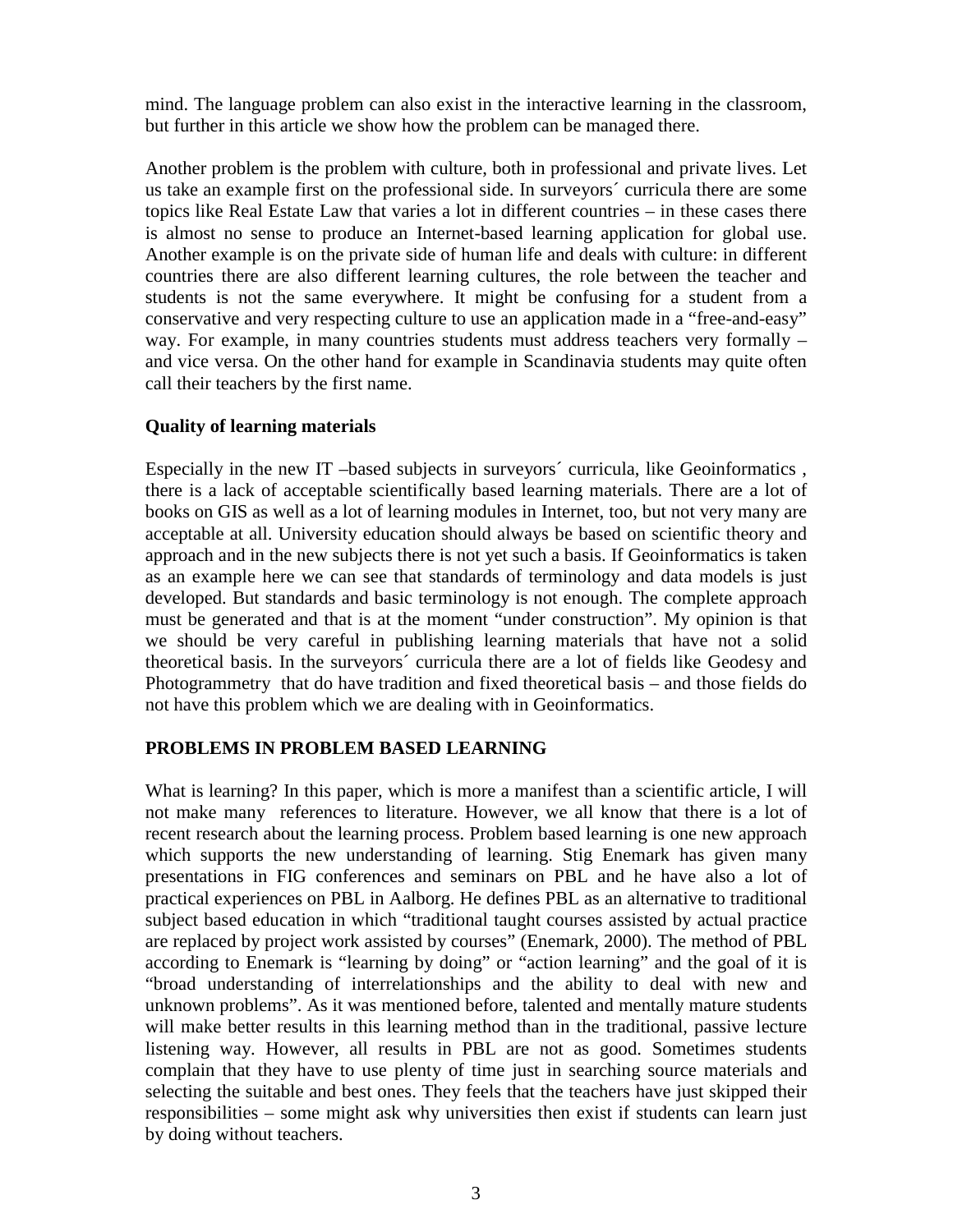# **INTERACTIVE LEARNING IN THE CLASSROOM**

This approach to learning happens in the traditional classroom. The teacher has made a syllabus for the course and the course sessions happen normally weekly, sometimes slightly squeezed, so that instead of two hours session there is a three-four hour session and the amount of the sessions is then smaller, respectively.

Students come to the sessions that we call as "studios" like to a normal lecture. Normally the session starts with a short introduction to the theme, the lecturer gives a short presentation of the theme and the problems in it, this lasts for example one hour. The lecturer might use for example PowerPoint slides that are also printed as handouts and delivered for the students before the session. If Internet is used this material can be available there.

The second part of the session is the working part. The lecturer has prepared material and problems for the students. Students work in small groups, 2-3 persons. Each group gets one problem with the required material, books or articles. Now they have 1- 1,5 hour time to read and solve the problem, as well as prepare an ad-hoc presentation about the results. During this part students are encouraged to move to another room if they need more silence, to have a coffee break and to discuss in the group as well as to make questions. The teacher is there available, as well as dictionaries and other source books. This short working period in often quite intensive and students really try to solve the problem, because they are expected to give the presentation.

The third part of the sessions is for the presentations. Each group of students give their solution to the problem, very informally but clearly. If they did not solve the problem, the teacher will be ready to present it. Each problem is presented and then the session is closed. It the time is too short the work can continue fluently next time.

#### **Our experiences: "Spatial Data Algorithms" in the interactive classroom way**

In Helsinki University of Technology, Department of Surveying we have used this studio-learning in some Geoinformatics courses, for example a course called "Spatial Data Algorithms", in which a wide scope of algorithms is dealt with. In every session there is a theme, for example "Variations of Voronoi-diagram and their use in GIS – applications". Every group gets an article and an algorithm to be studied and explained. The materials and problems are copied for each student and I the exam they only have to know as much as is explained in the sessions by other students or the teacher.

Learning results in this course have been amazing. For example the well-known Delaunay –triangulation algorithm which earlier was difficult to learn by some students was learned by all in this method. Learning is based not only on information but also on interaction, discussion, intensive reading, slight stress because of the presentation – and most of all the personal presence of support and guidance available all the time.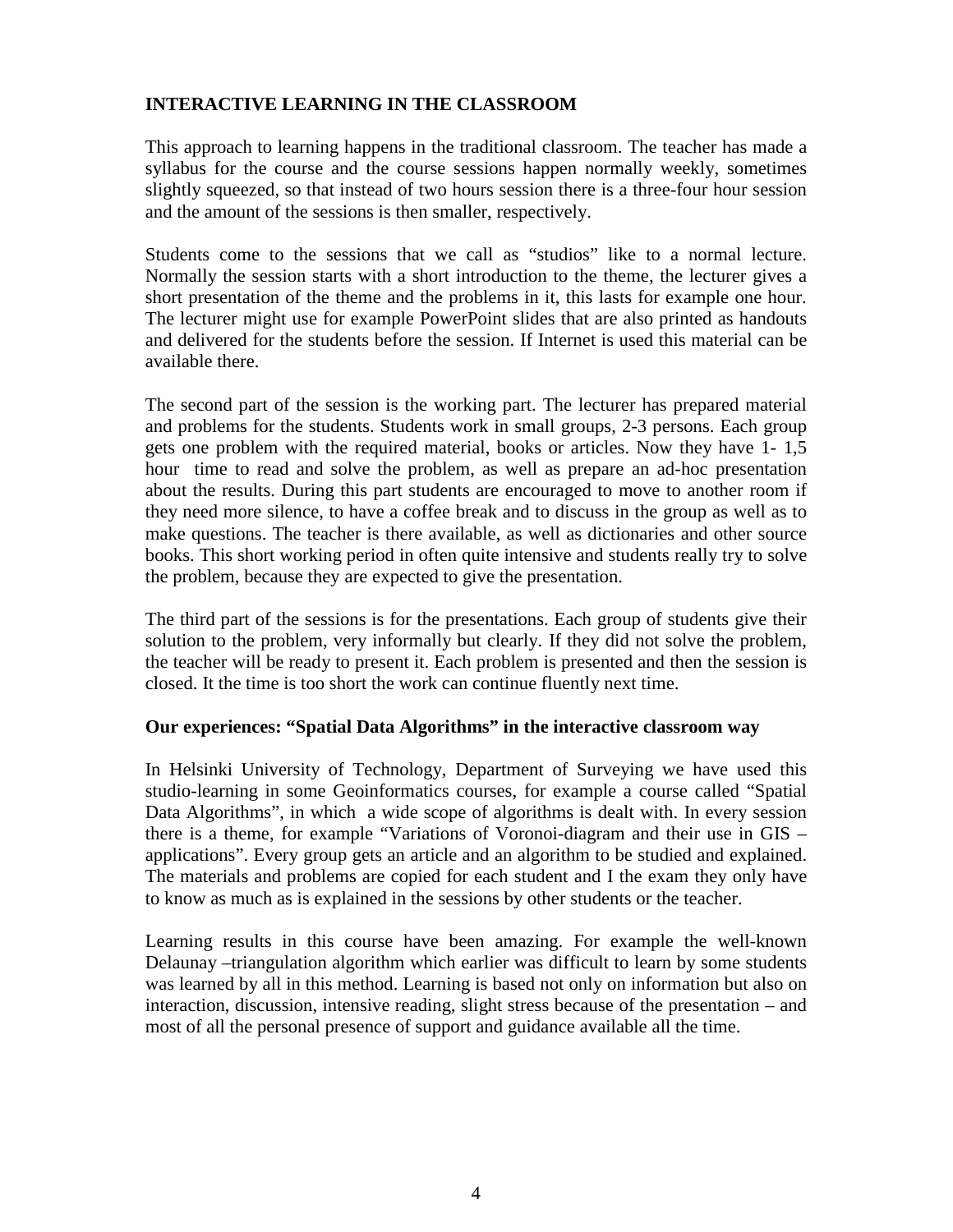# **MORE TRADITIONAL INTERACTIVE LEARNING METHODS, PROJECT WORK**

Interactive learning happens, of course, in all problem based learning processes. The traditional PBL is normally organized as a project work. Students make project groups which get their problems, make their project plans and proceed step by step by the support given by teachers. Working is normally quite individual and there might be only some office hours available for help. Project can also be controlled more tightly and lectures can be added to the schedule. At HUT we have experienced of both of these approaches. The more guided way seems to be suitable for 2-3 year students and the more individual way for the last year-long project.

#### **Another example: "GIS design" as a project course**

In "GIS Design" course students learn how to make a feasibility study in a GIS project. They get a topic and background materials from the real environment, a company or institute. They also have a contact person in the organization whom they can interview and question. The task is well scheduled in six steps and the project lasts six weeks. Every week there is a short-lecture, lasting only 45 minutes and introducing briefly the next week task. In addition to this briefing session each group have a weekly project meeting with the teacher. They have then possibility to make questions, show their project and discuss problems. In the end of the course every group gives a short presentation and the report is also copied for the organization. In this course the teachers experience is that the need for support and guidance is varying a lot between groups. The role of the teacher is very important and his or her attitude as a consulting person, not as a traditional teacher, is relevant.

# **Third Example: "GIS Software Engineering" as a Project**

GIS Software Engineering is the last course for Geoinformatics students. In this course, which lasts two terms, they develop a GIS application – from the problem to a prototype. Normally they use some commercial GIS platform and make their own programming either by some regular programming language (C++, Java, VisualBasic) or by using some platform related environment (MicroStation´s MDL, ArcView´s Avenue). In any case they have to make the feasibility study first, as in the previous course and then start definition and technical design of the application. There are only few lectures which are more like additional information than direct guidelines for the work. The project is made in three proto-steps with three demonstrations. The group is responsible on the result. The teacher acts like the client but also the project leader. Extra technical help is quite often needed with software and programming and this we get directly from the vendors.

The main characteristics of this course is to be as real as possible. Students meet problems which they were not lectured on. They have to redefine their problem and update the schedule. They must contact technical experts individually and also organize the project work properly. They also own their work, so they are allowed to make it for example in a company. Teachers role is very "administrative", he or she does not solve any problems, only gives hints and offers sources for help. Students´ experience is that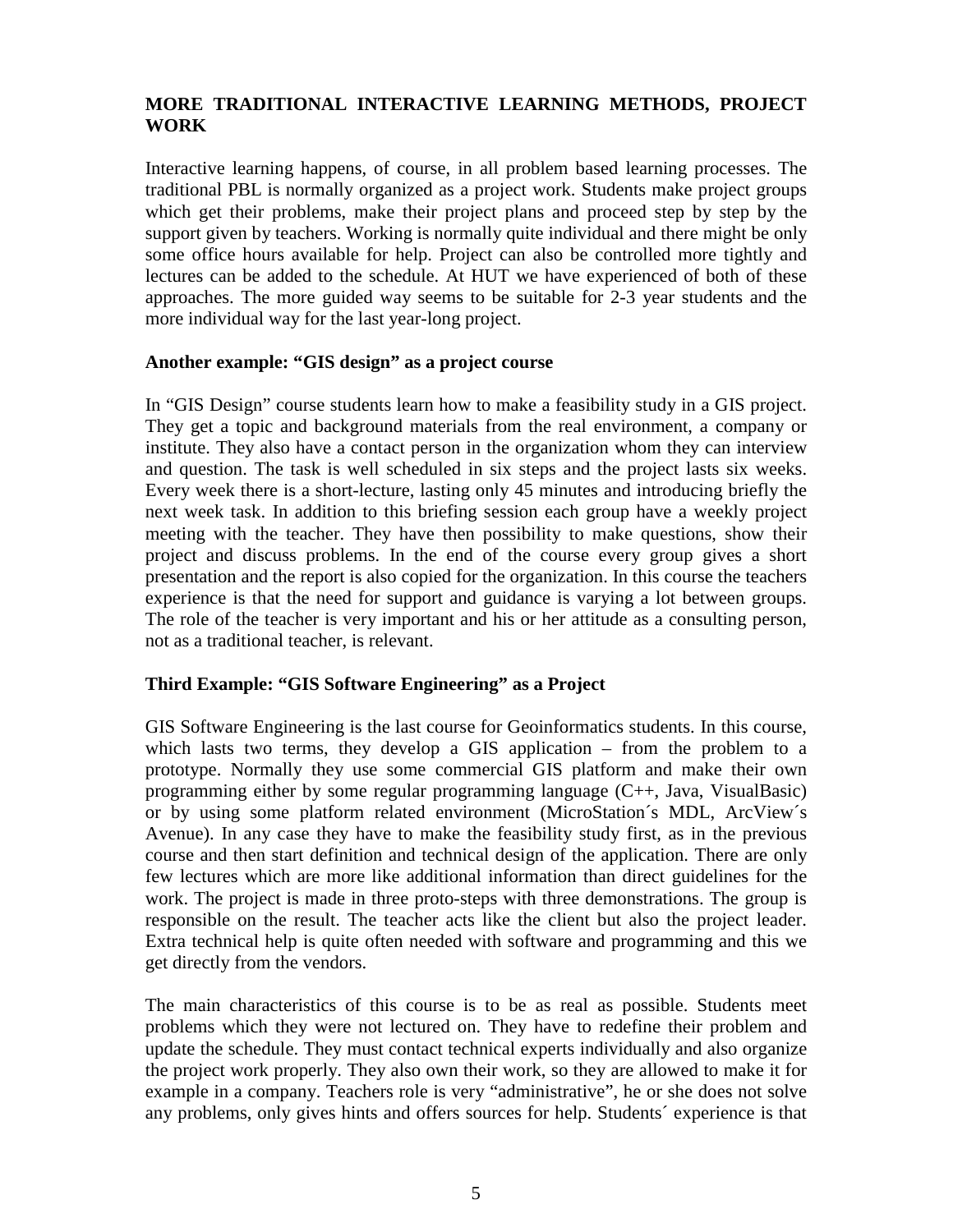they learn a lot in this course. From teachers side I have to say that the results of the project groups vary from excellent to poor. Not all groups are successful at all.

### **CONCLUSIONS**

In this paper an alternative for pure problem based learning as well as pure Internetbased e-learning has been given. The difference between the two mentioned and our approach, which we call as "interactive learning in the classroom", is that the role of the teacher is strong and he or she gives his or her knowledge and experience totally for the teaching session. The main goal is to make learning process more effective and the problem solving quicker – by giving immediate help instead of showing the way to the library or Internet. Also in this method the learning session is well prepared and all material is selected for each problem. The learning session is very intensive and sometimes stressing but the results are amazing.

Interactive learning in the classroom suits specially to subjects in which the knowledge and experience of the teacher is relevant and for example material search is difficult. We have used it until this in teaching algorithms and it seems to be very good method there.

Interactive learning is very demanding also for the teacher because he or she must be all the time ready to solve minor problems, help with Mathematics and English as well as terminology. Sometimes the teacher has to do the reporting because the task was too difficult for the students. One of the main rules is that the problem is solved fast, sometimes the work can be continued next week but it never makes a long lasting load for a student.

As stated in the title of this article, interactive learning in the classroom is not a competitor to Internet based e-learning, but rather a partner which makes learning and teaching more effective and adds the human intelligence and experience as well as communication and atmosphere to the sessions. In HUT we are going to develop both Virtual Academy and classroom methods in a balance.

# **REFERENCES**

Haggrén, H., Munk Sörensen, E., An Overview to Virtual Academy – Methods and Techniques, Proceedings in FIG Working Week, Prague, 2000.

Enemark, S., Learning to Learn, Educational Trends to the New Millennium, Proceedings of FIG Symposium "The Mediterranean Surveyor in the New Millennium, 19-20.9.2000, Malta.

Web sites: www.hut.fi/Units/Cartography http://foto.hut.fi